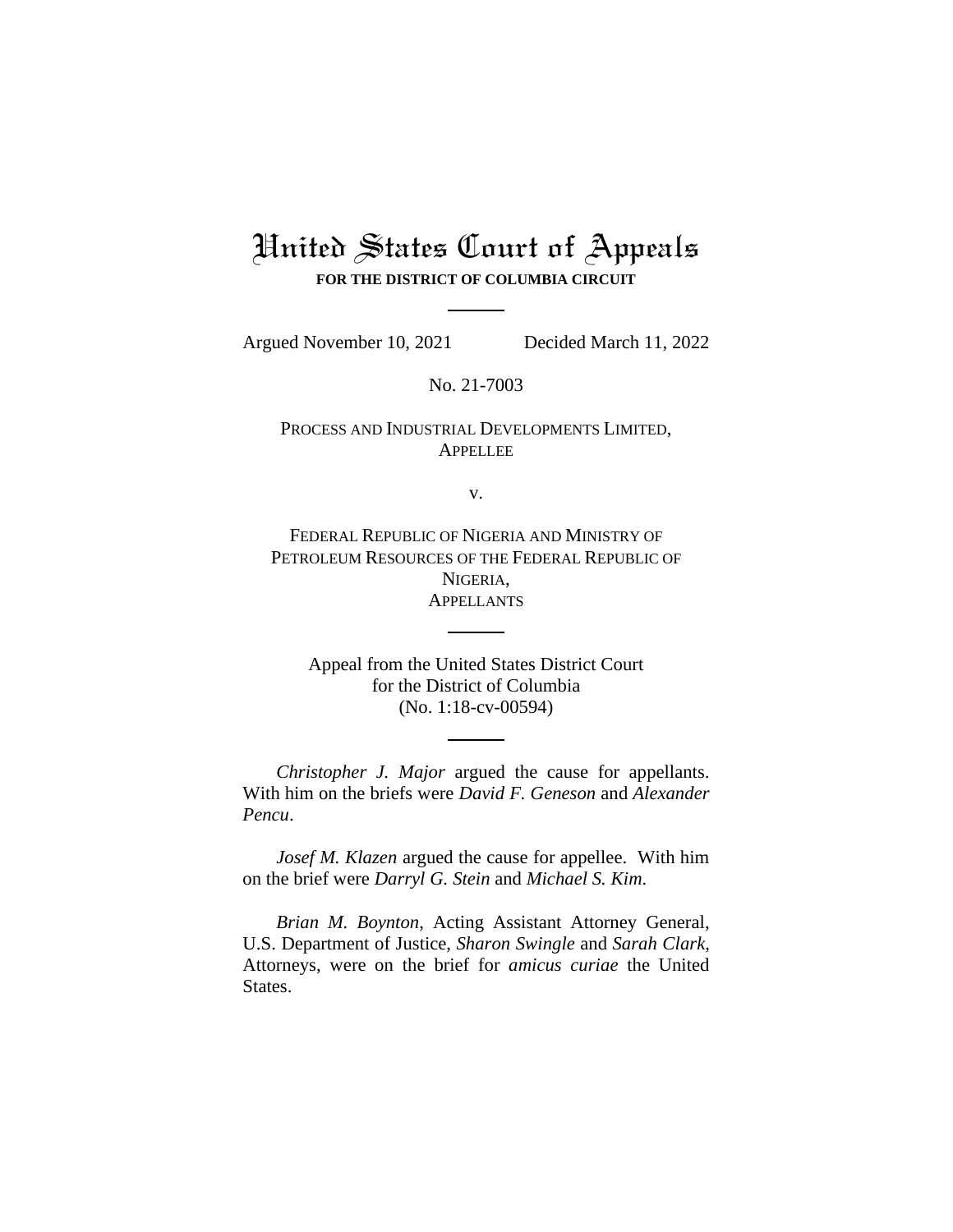Before: HENDERSON, MILLETT and WALKER, *Circuit Judges*.

Opinion for the Court filed by *Circuit Judge* HENDERSON.

KAREN LECRAFT HENDERSON, *Circuit Judge*: Process and Industrial Developments Limited ("P&ID") petitioned for confirmation of an arbitral award against the Federal Republic of Nigeria and its Ministry of Petroleum Resources (collectively, "Nigeria") that today stands at roughly \$10 billion. Nigeria moved to dismiss for lack of jurisdiction and asserted sovereign immunity under the Foreign Sovereign Immunities Act ("FSIA"). 28 U.S.C. § 1602 *et seq*. The district court denied the motion on the ground that Nigeria impliedly waived sovereign immunity by joining The Convention on the Recognition and Enforcement of Foreign Arbitral Awards ("New York Convention"), June 10, 1958, 21 U.S.T. 2517 an international treaty obligating member states to recognize and enforce arbitral awards issued in other member states—and agreeing to arbitrate its dispute with P&ID in a Convention state. *See* 28 U.S.C. § 1605(a)(1). We affirm but rely instead on the arbitration exception to the FSIA. *See id.* § 1605(a)(6). We conclude that a foreign court's order ostensibly setting aside an arbitral award has no bearing on the district court's jurisdiction and is instead an affirmative defense properly suited for consideration at the merits stage.

## **I.**

P&ID is an engineering and project management company started by two Irish nationals in 2006 to implement an energy project in Nigeria. In January 2010, P&ID and Nigeria entered a 20-year natural gas supply and processing agreement. Nigeria supplied P&ID with agreed-upon quantities of natural gas, which P&ID refined for Nigeria's use to power its national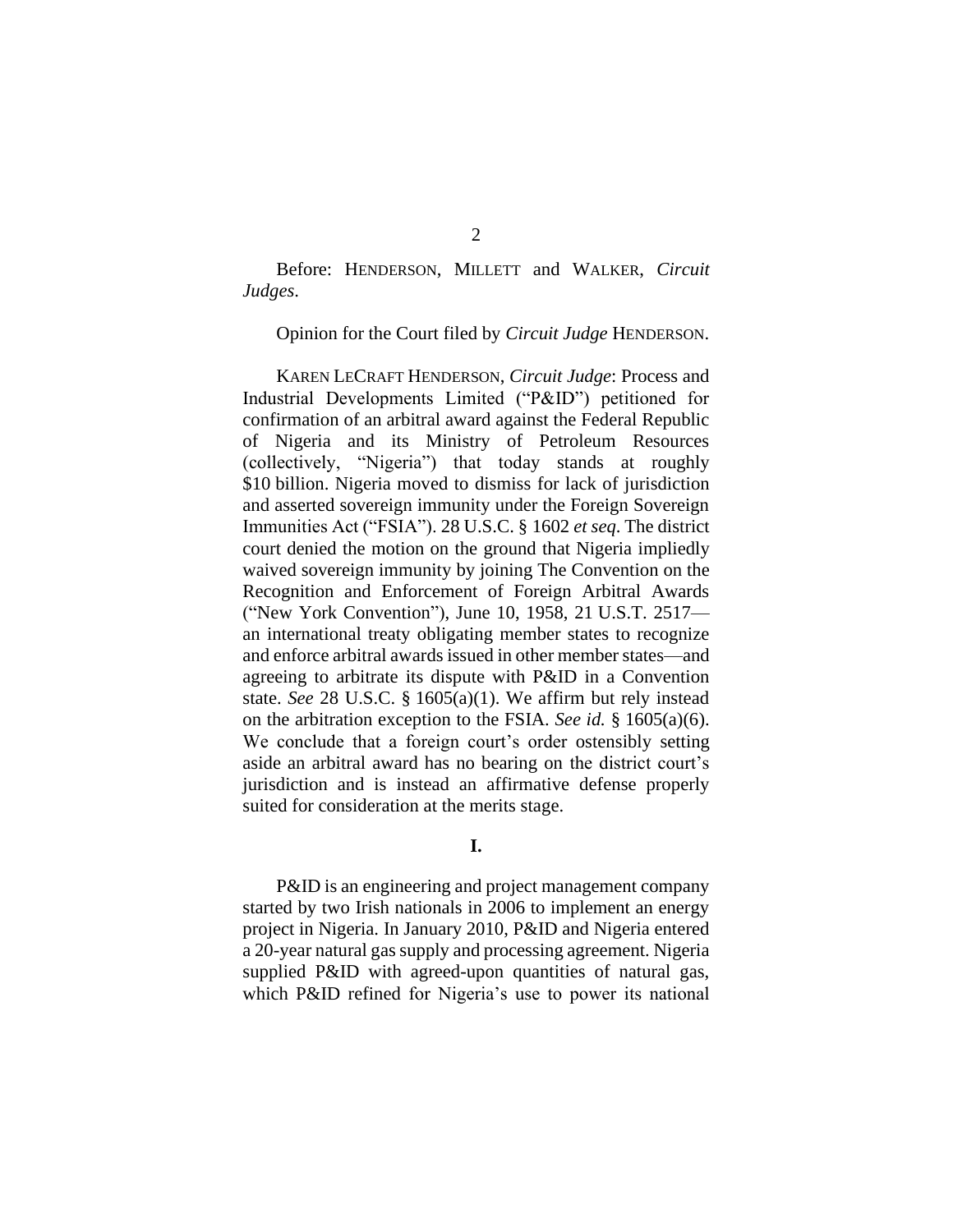electric grid. In exchange, P&ID stripped away certain valuable by-products in the refining process for its own use. The agreement was "governed by, and construed in accordance with[,] the laws of the Federal Republic of Nigeria," disputes arising under the agreement were subject to arbitration under the rules of the Nigerian Arbitration and Conciliation Act and, unless the parties agreed otherwise, the arbitration venue was London, England.

In August 2012, P&ID initiated arbitration proceedings in London, alleging that Nigeria failed both to supply the agreedupon quantity of natural gas to P&ID and to construct the necessary pipeline infrastructure. In July 2014, the arbitral tribunal first ruled that it had jurisdiction of the dispute and then, addressing the issue of liability in July 2015, determined that Nigeria had breached the agreement.

Nigeria first sought relief in England's courts, requesting that the arbitral tribunal's liability determination be set aside, but in February 2016 the High Court of Justice in London denied Nigeria's application on the ground that Nigeria had filed it more than four months past the deadline and an extension was not warranted. Soon thereafter, Nigeria sought a set-aside order in its own courts and the Federal High Court of Nigeria in May 2016 issued an order "setting aside and/or remitting for further consideration all or part of the arbitration Award." The Nigerian court's set-aside order offered no reasoning or explanation for its decision.

Meanwhile, the arbitration proceedings continued in London. After the tribunal concluded that the Nigerian court lacked jurisdiction to set aside the liability determination, it awarded P&ID nearly \$6.6 billion plus interest in damages for lost profits. Including accrued interest, the arbitral award now amounts to more than \$10 billion.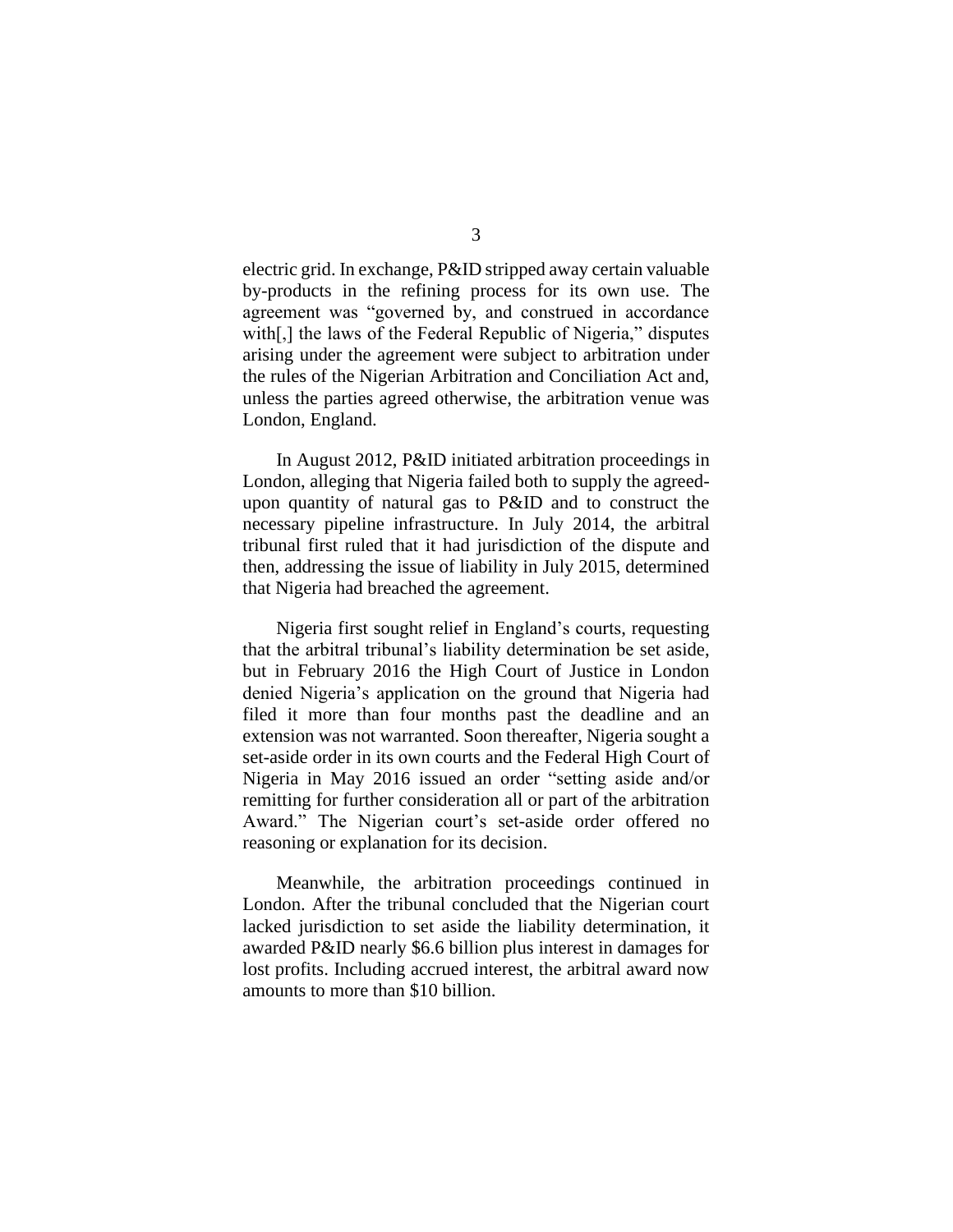P&ID first sought to enforce the award in England and, in August 2019, the English High Court of Justice concluded that the award was enforceable. In the meantime, Nigeria had commenced a criminal investigation into P&ID's procurement of the natural gas agreement and subsequently applied in December 2019 to the High Court of Justice to extend the deadline to challenge the award based on what it characterized as new evidence of fraud in the arbitration and underlying contract negotiations. The English court granted the request on the ground that Nigeria had "established a strong prima facie case" of P&ID's fraud and bribery in procuring the agreement and during the arbitration proceedings. To date, the English

court has not set aside the arbitral award and a trial on these

issues is scheduled to begin in January 2023.

In 2018, P&ID petitioned the district court to confirm the arbitral award and reduce the award to a judgment pursuant to the Federal Arbitration Act ("FAA"), 9 U.S.C. § 201 *et seq.* The FAA provides that the New York Convention is enforceable in the courts of the United States, to which courts a party may apply for an order confirming an arbitral award issued under the Convention. *Id.* §§ 201, 207. Nigeria moved to dismiss for lack of subject matter jurisdiction under the FSIA, to which P&ID responded with a motion of its own, seeking an order requiring Nigeria to present both its jurisdictional and merits defenses in a single response to P&ID's petition to confirm the award. The district court granted P&ID's motion and ordered Nigeria to file a response presenting its "merits arguments" as well as its immunity and other jurisdictional defenses. *Process & Indus. Devs. Ltd. v. Fed. Republic of Nigeria*, No. 18-cv-594, 2018 WL 8997443, at \*3 (D.D.C. Oct. 1, 2018).

Nigeria pursued an interlocutory appeal, arguing that it was entitled to a ruling on its sovereign-immunity defense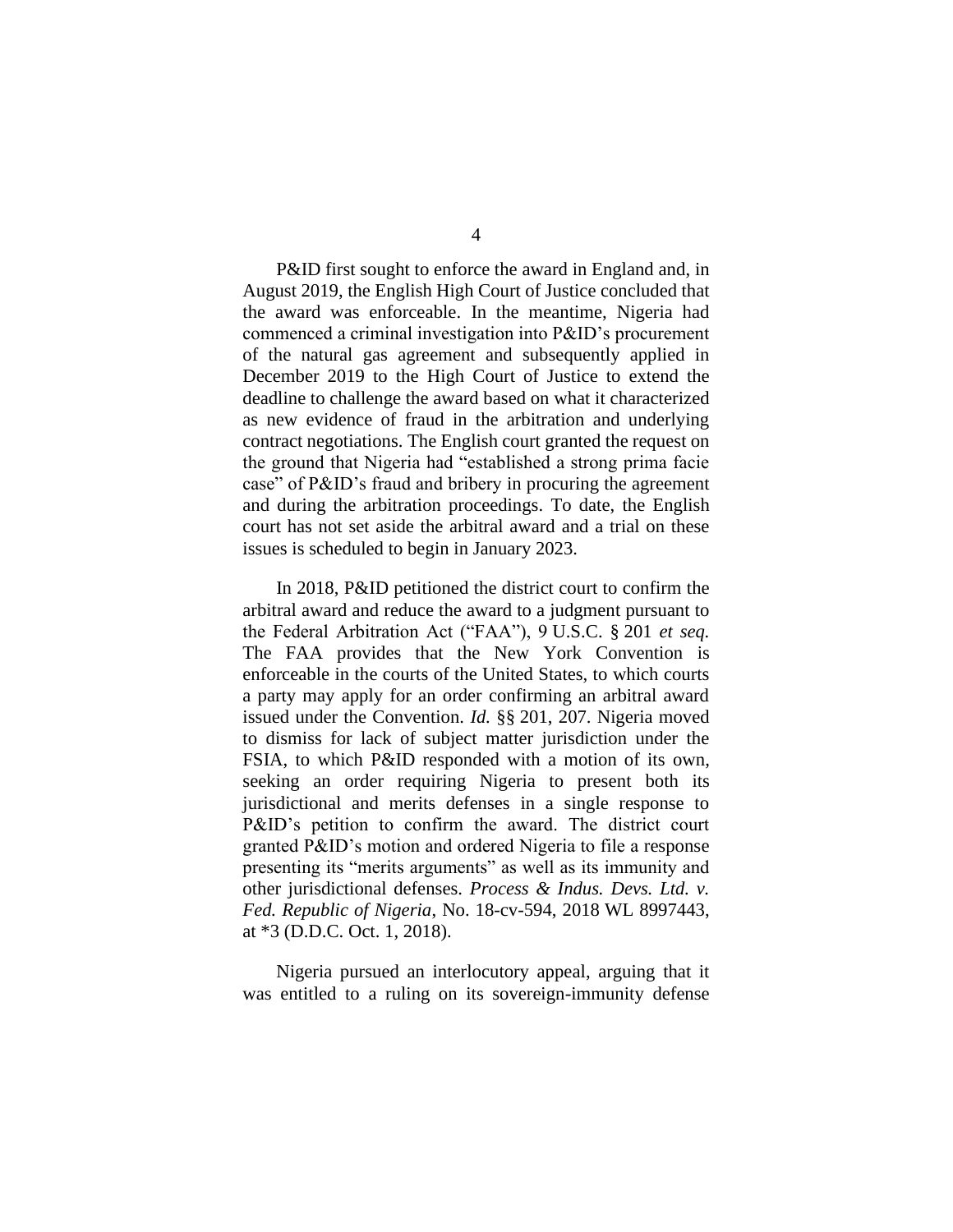before being required to present its merits defenses. This court agreed, reversing the order granting P&ID's motion and remanding to the district court because it "impermissibly ordered Nigeria to brief the merits while its colorable immunity assertion remains pending." *Process & Indus. Devs. Ltd. v. Fed. Republic of Nigeria*, 962 F.3d 576, 586–87 (D.C. Cir. 2020). We held that "[b]ecause the immunity protects foreign sovereigns from suit, it must be decided at the threshold of every action in which it is asserted." *Id.* at 584 (internal quotation marks and citation omitted). We declined to determine whether Nigeria would prevail on its immunity defense but we noted that Nigeria's arguments with respect to two exceptions to sovereign immunity—the waiver exception and the arbitration exception—were at least colorable. *Id.* at 583–84.

On remand, Nigeria again moved to dismiss for lack of subject matter jurisdiction under the FSIA and requested a stay pending the outcome of the litigation in England. P&ID argued that the district court had jurisdiction under the waiver exception, 28 U.S.C.  $\S 1605(a)(1)$ , and the arbitration exception, *id.* § 1605(a)(6), to FSIA immunity and that a stay would be inefficient and prejudicial to its interests. First, the district court "decline[d] to stay the case, without prejudice to any future request for a stay."<sup>1</sup> *Process & Indus. Devs. Ltd. v. Fed. Republic of Nigeria*, 506 F. Supp. 3d 1, 5–6 (D.D.C. 2020). It then concluded that it had subject matter jurisdiction because Nigeria's sovereign immunity had been abrogated by the FSIA's waiver exception. *Id.* at 6. The district court reasoned that Nigeria impliedly waived its sovereign immunity to the confirmation action by becoming a party to the New

<sup>&</sup>lt;sup>1</sup> Nigeria does not challenge this portion of the district court's ruling. Its challenge is limited to the denial of its motion to dismiss for lack of subject matter jurisdiction based on sovereign immunity.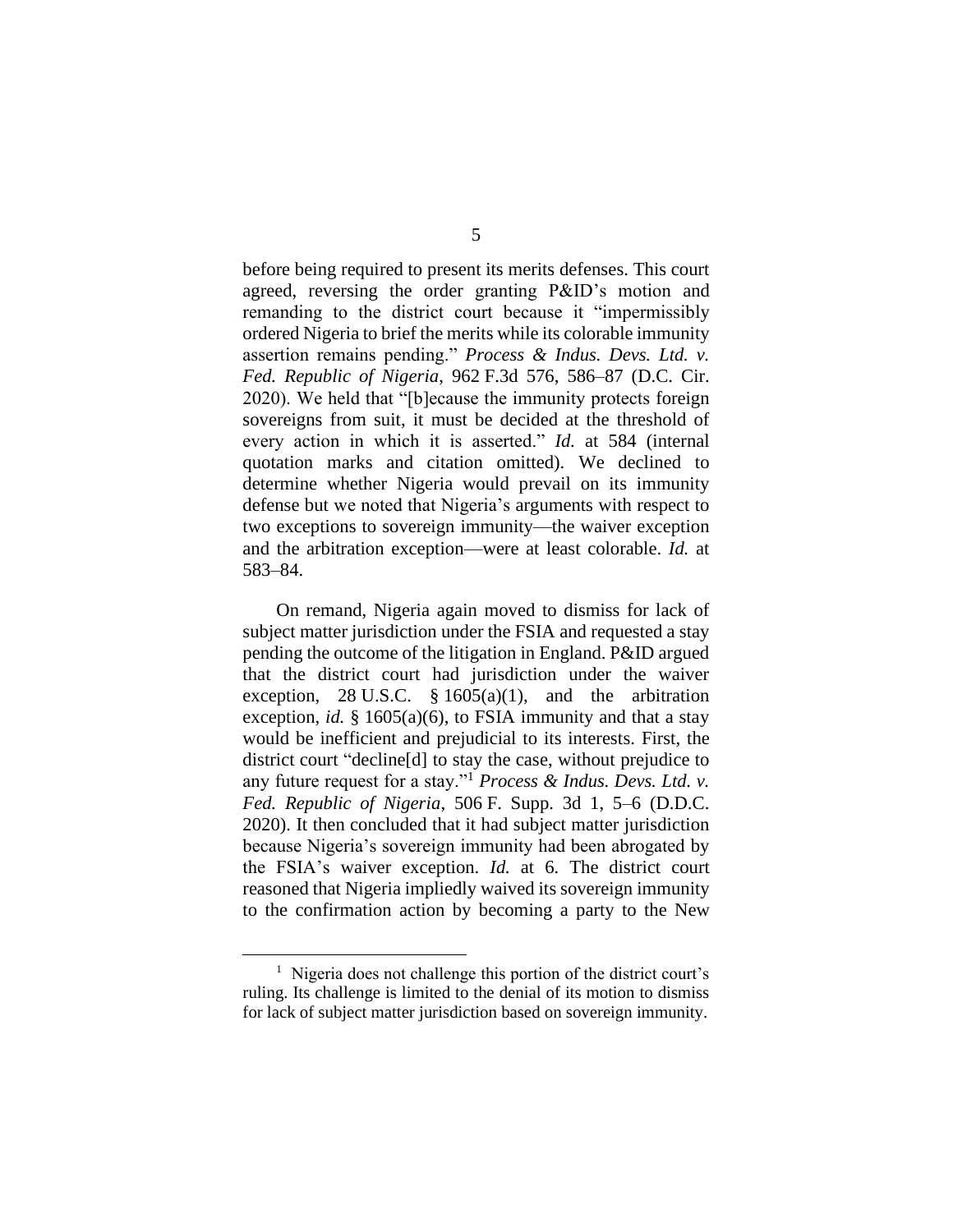York Convention and agreeing to arbitrate its dispute with P&ID in a Convention state. *Id.* at 6–10. Finding our Circuit law on this application of the waiver exception unsettled, it followed the Second Circuit's leading case on the issue. *Id.* at 7–8 (citing *Seetransport Wiking Trader Schiffarhtsgesellschaft MBH & Co., Kommanditgesellschaft v. Navimpex Centrala Navala*, 989 F.2d 572 (2d Cir. 1993)). Although we have favorably cited *Seetransport* and its reasoning in dicta and in an unpublished opinion, we have not formally adopted it. *See Tatneft v. Ukraine*, 771 F. App'x 9, 9–10 (D.C. Cir. 2019) (holding that the waiver exception applies if the foreign sovereign is a party to the New York Convention and has agreed to arbitrate in a Convention state), *cert. denied* 140 S. Ct. 901 (2020); *Creighton Ltd. v. Gov't of State of Qatar*, 181 F.3d 118, 123 (D.C. Cir. 1999) (noting that the Second Circuit's reasoning in *Seetransport* is likely correct). The district court declined to address the arbitration exception and Nigeria's argument that it is inapplicable because the Nigerian High Court had set aside the liability award. *Id.* at 6 n.1. It noted that, notwithstanding the Nigerian court's likely supervisory power to set aside the award, the implications of the set-aside order were arguably irrelevant to the jurisdictional analysis and properly suited for consideration at the merits stage. *Id.* Nigeria again seeks an interlocutory appeal.

## **II.**

The district court's subject matter jurisdiction *vel non* is the crux of Nigeria's appeal. We have appellate jurisdiction pursuant to the collateral order doctrine. *El-Hadad v. United Arab Emirates*, 216 F.3d 29, 21 (D.C. Cir. 2000) ("The denial of a foreign state's motion to dismiss on the ground of sovereign immunity is subject to interlocutory appeal under the collateral order doctrine."). We review *de novo* a district court's denial of a motion to dismiss on the sovereign immunity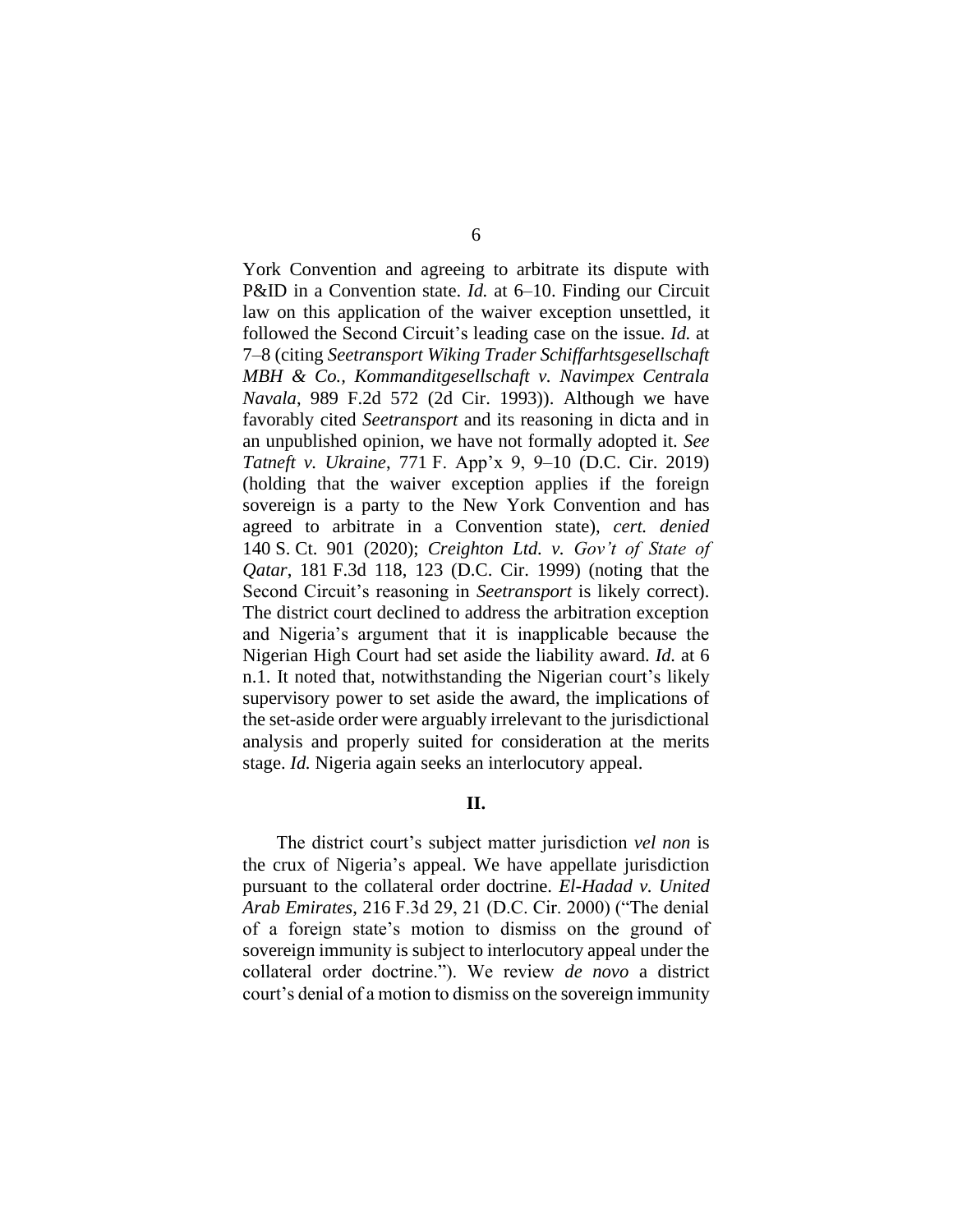ground. *Kirkham v. Société Air France*, 429 F.3d 288, 291 (D.C. Cir. 2005).

#### **III.**

The New York Convention applies "to the recognition and enforcement of arbitral awards made in the territory of a State other than the State where the recognition and enforcement of such awards are sought." New York Convention, art. I(1). It further provides that signatory states "shall recognize arbitral awards as binding and enforce them in accordance with the rules of procedure of the territory where the award is relied upon, under the conditions laid down in the . . . articles [of the Convention]." *Id.* at art. III. There is no dispute that the Federal Republic of Nigeria, the United States and the United Kingdom—the location of the arbitration proceedings—are signatories to the New York Convention.<sup>2</sup> The Congress declared in the legislation implementing the Convention:

> An action or proceeding falling under the Convention shall be deemed to arise under the laws and treaties of the United States. The district courts of the United States . . . shall have original jurisdiction over such an action or

<sup>&</sup>lt;sup>2</sup> Nigeria and the United States acceded to the New York Convention in 1970 and the United Kingdom became a party to the Convention in 1975. *See Contracting States*, New York Arbitration Convention, *available at* https://www.newyorkconvention.org/ countries (last visited Feb. 8, 2022).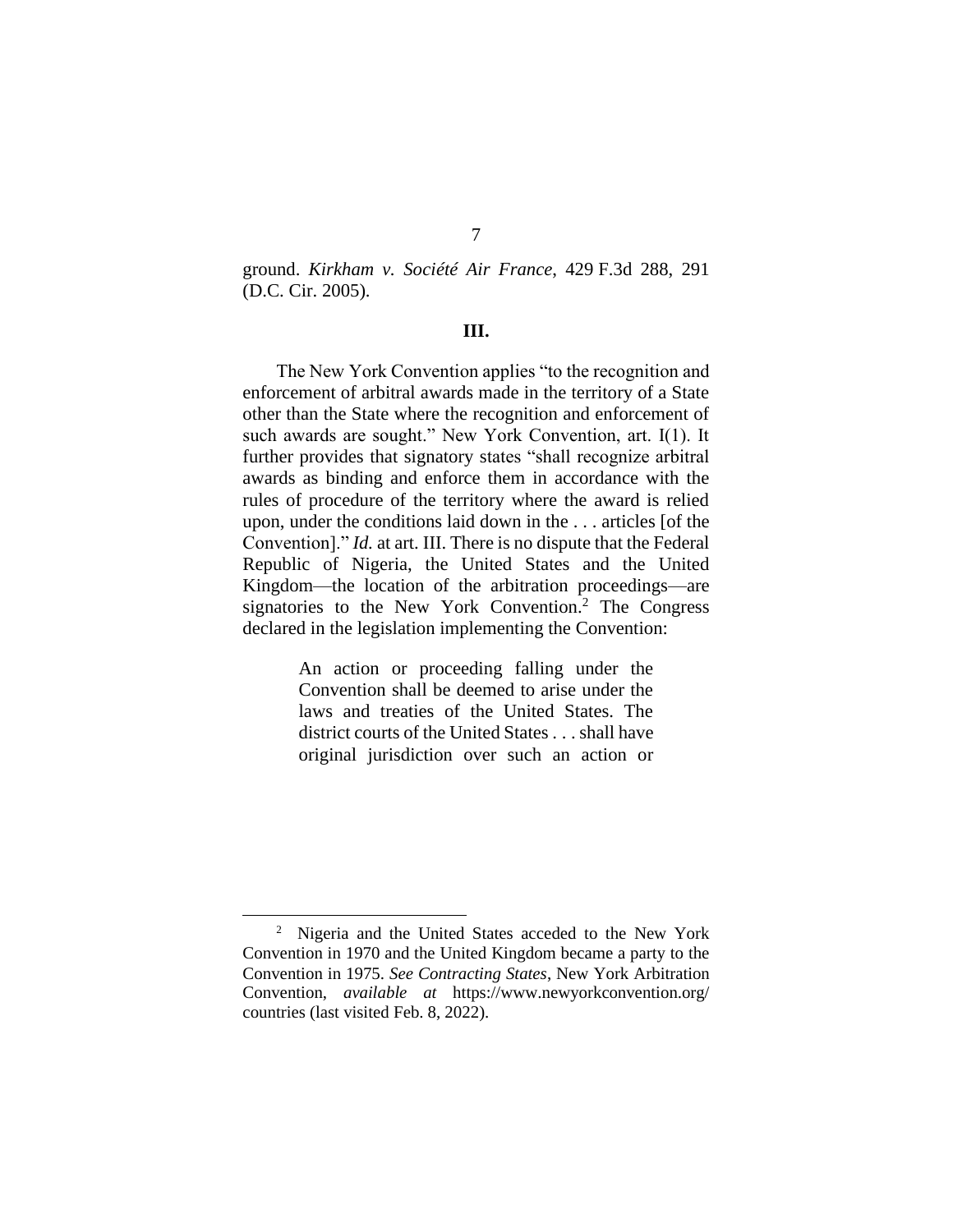proceeding, regardless of the amount in controversy.

#### 9 U.S.C. § 203.

It is settled law that "[t]he FSIA is 'the sole basis for obtaining jurisdiction over a foreign state in our courts'" in civil cases. *Creighton*, 181 F.3d at 121 (quoting *Argentine Republic v. Amerada Hess Shipping Corp.*, 488 U.S. 428, 434 (1989)). In civil cases, a foreign state is "presumptively immune from the jurisdiction of United States courts," *Saudi Arabia v. Nelson*, 507 U.S. 349, 355 (1993), and that immunity is preserved unless one of the FSIA's exceptions to sovereign immunity applies, *see* 28 U.S.C. § 1604 ("Subject to existing international agreements to which the United States is a party at the time of the enactment of this Act[,] a foreign state shall be immune from the jurisdiction of the courts of the United States and of the States except as provided in sections 1605 to 1607.").

Two FSIA exceptions are relevant here: the waiver exception, *id.* § 1605(a)(1), and the arbitration exception, *id.*  $§ 1605(a)(6)$ . The district court grounded its ruling in the waiver exception, *P&ID*, 506 F. Supp. 3d at 6–11, and declined to resolve whether the arbitration exception applies, *id.* at 6 n.1. Because "as an appellate court, we can 'affirm the District Court on any valid ground, and need not follow the same mode of analysis,'" we take a different approach. *Baird v. Gotbaum*, 792 F.3d 166, 171 (D.C. Cir. 2015) (quoting *Molerio v. FBI*, 749 F.2d 815, 820 (D.C. Cir. 1984)); *see also de Csepel v. Republic of Hungary*, 714 F.3d 591, 598 (D.C. Cir. 2013) (an appellate court may affirm the district court "on any basis supported by the record" (quoting *Carney v. Am. Univ.*, 151 F.3d 1090, 1096 (D.C. Cir. 1998)). We decline to address the district court's interpretation and application of the waiver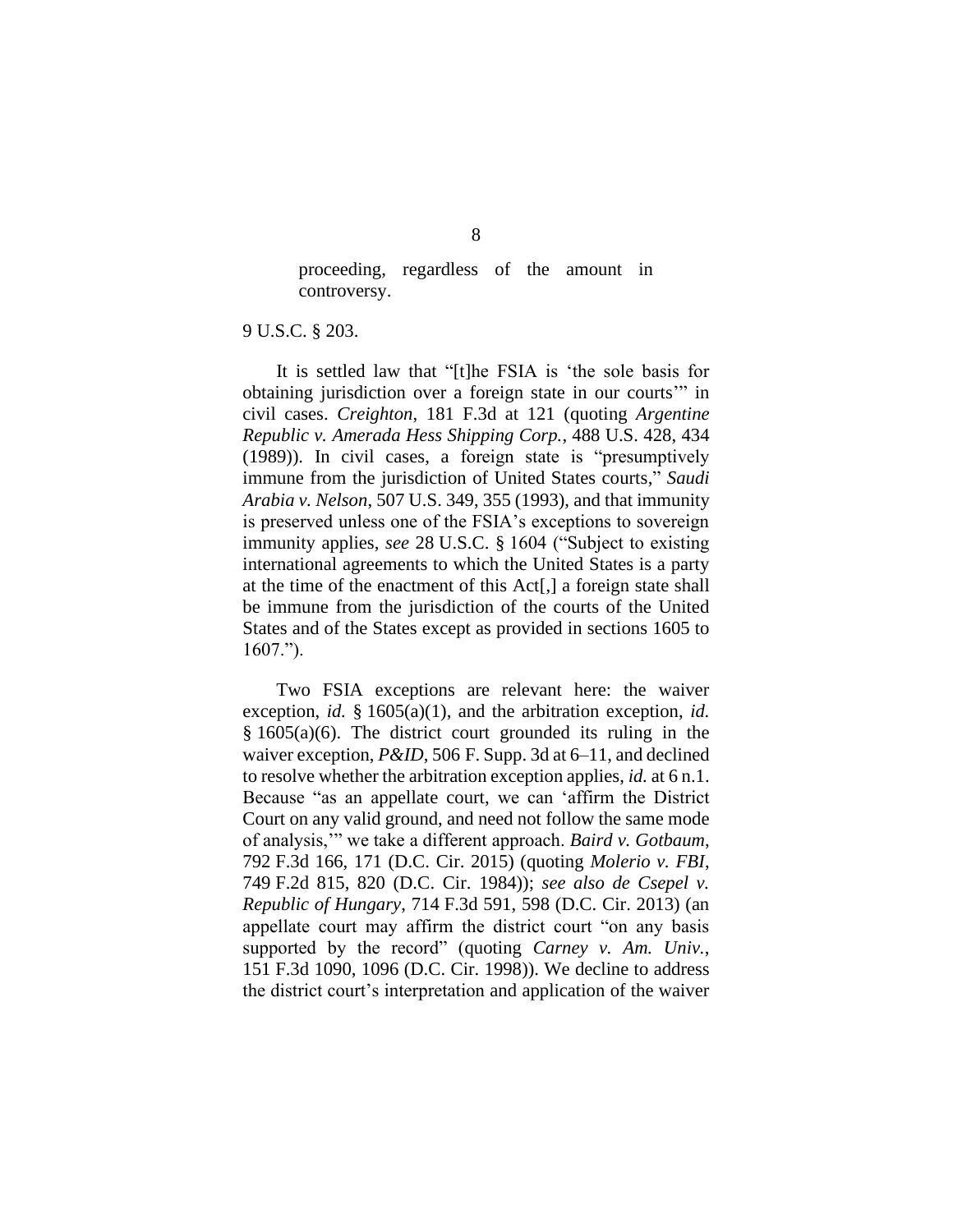exception and instead find Nigeria's sovereign immunity abrogated by the arbitration exception.<sup>3</sup>

The FSIA's arbitration exception provides:

A foreign state shall not be immune from the jurisdiction of the courts of the United States or of the States in any case . . . in which the action is brought . . . to confirm an award made pursuant to . . . an agreement to arbitrate, if . . . the agreement or award is or may be governed by a treaty or other international agreement in force ... calling for the recognition and enforcement of arbitral awards.

28 U.S.C. § 1605(a), (a)(6). We have recognized that "the New York Convention 'is exactly the sort of treaty Congress intended to include in the arbitration exception.'" *Creighton*,

<sup>&</sup>lt;sup>3</sup> After oral argument, we requested additional briefing by the United States as amicus curiae, inviting it to provide its views on whether the United States, as a party to the New York Convention, impliedly waives sovereign immunity from actions seeking recognition and enforcement of foreign arbitral awards in the courts of other New York Convention states by becoming a party to the Convention and agreeing to arbitrate a dispute in a Convention state. As the United States explained, our application of the waiver exception to the FSIA "may have implications for the treatment of the United States in foreign courts and for our relations with foreign states." Br. for United States 1, 14–16. Given these significant policy concerns and the ready applicability of the arbitration exception, we find it unnecessary to wade into the murky waters of the waiver exception. We thank the United States for submitting its views.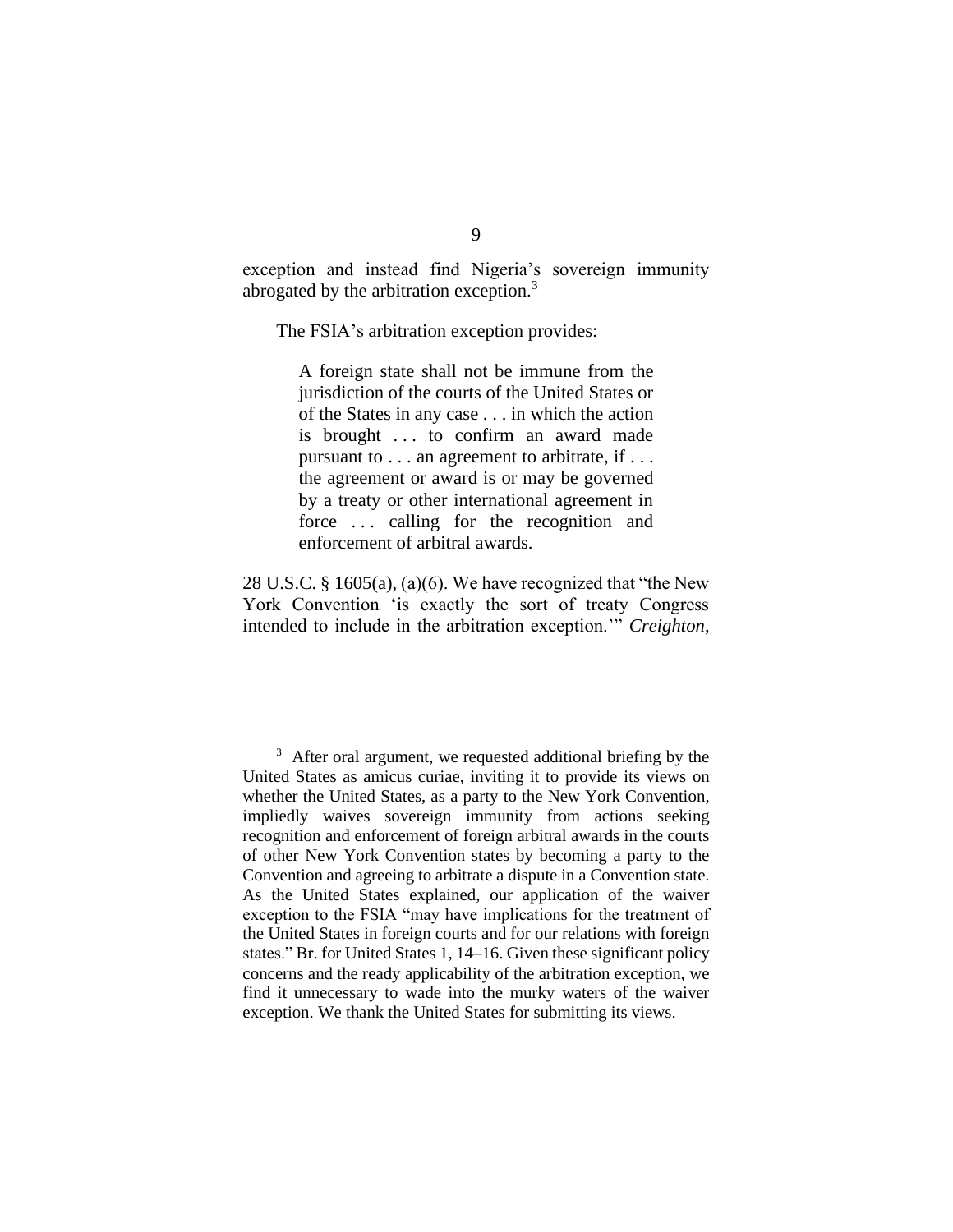# 181 F.3d at 123–24 (quoting *Cargill Int'l S.A. v. M/T Pavel Dybenko*, 991 F.2d 1012, 1018 (2d Cir. 1993)).

The application of the arbitration exception here is straightforward, as all of the jurisdictional facts required by the statute exist. 28 U.S.C. § 1605(a)(6); *see LLC SPC Stileks v. Republic of Moldova*, 985 F.3d 871, 877 (D.C. Cir. 2021) ("[T]he existence of an arbitration agreement, an arbitration award and a treaty governing the award are all jurisdictional facts that must be established."). P&ID's contract with Nigeria included an agreement to arbitrate. The arbitral tribunal issued an award to P&ID. And the New York Convention governs the award, as Nigeria, the United States and the United Kingdom are all member states.

Nigeria contends that the arbitration exception does not apply because P&ID lacks a valid and enforceable arbitral award. Nigeria argues that the award is not valid and enforceable because, in its view, the Federal High Court of Nigeria set aside the arbitral tribunal's liability award. For support, it cites Article V of the New York Convention, which states that "enforcement of the award may be refused" if it "has been set aside or suspended by a competent authority of the country in which, or under the law of which that award was made."<sup>4</sup> New York Convention, art.  $V(1)(e)$ . As we have made clear, the *validity or enforceability* of an arbitral award is a merits question. *See Diag Human, S.E. v. Czech Republic– Ministry of Health*, 824 F.3d 131, 137–38 (D.C. Cir. 2016) (legitimacy of award reversed by appellate arbitration panel did not affect district court's subject matter jurisdiction because "[w]hether the arbitration award is final will be a question going to the merits of the case"). Thus, Nigeria's argument is

<sup>&</sup>lt;sup>4</sup> We need not decide at this stage whether the Nigerian court possessed authority to set aside the arbitral tribunal's liability award to P&ID.